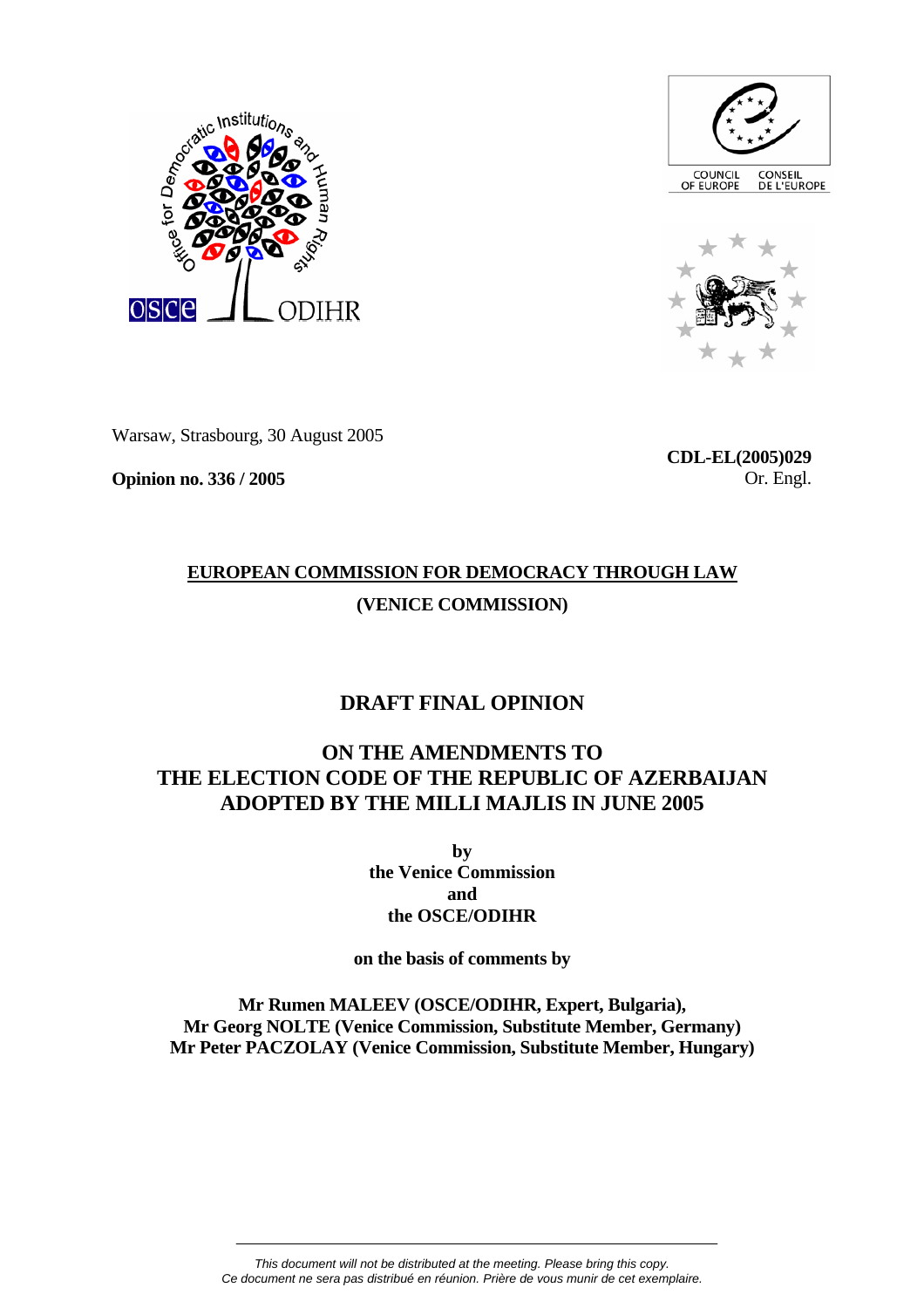## *I. Introduction.*

*1. On 1 March 2005 representatives of the Organization for Security and Cooperation in Europe's Office for Democratic Institutions and Human Rights (OSCE/ODIHR), the Venice Commission and the authorities of the Republic of Azerbaijan met in Strasbourg in order to discuss possible amendments to the Election Code. It was decided that the authorities of Azerbaijan would prepare a draft text and submit it for opinion to OSCE/ODIHR and the Venice Commission before the end of March. The Venice Commission received the draft on 25 April 2005 and transmitted it to OSCE/ODIHR and to its members Messrs G. Nolte and P. Paczolay. The OSCE/ODIHR consulted Mr. R. Maleev for comments.* 

*2. On 31 May 2005 representatives of the Organization for Security and Cooperation in Europe's Office for Democratic Institutions and Human Rights (OSCE/ODIHR), the Venice Commission and the authorities of the Republic of Azerbaijan met again in Strasbourg in order to exchange their views on the proposed amendments to the Election Code and the preliminary comments prepared by Mrs G. Nolte, P. Paczolay and R. Maleev.* 

*3. The Venice Commission endorsed the Interim opinion on the proposed amendments to the Election Code of the Republic of Azerbaijan (CDL-AD(2005)018) at its 63rd Plenary Session (Venice, 10 – 11 June 2005). The interim opinion was transmitted to the authorities of Azerbaijan immediately after the session.* 

*4. On 26 June 2005 the Milli Majlis of the Republic of Azerbaijan adopted the amendments to the Election Code.* 

*5. The adopted amendments to the Election Code of the Republic of Azerbaijan must be considered in the context of previous assessments of this Election Code by the Venice Commission and the OSCE/ODIHR. The four most recent and most important documents are the Joint Final Assessment of the Election Code of Azerbaijan of 1 September 2003 (CDL(2003)054), the Final Report of the OSCE/ODIHR Election Observation Mission for the 2003 Presidential election (FR03), the Joint Recommendations of 1 June 2004 (CDL-AD(2004)016rev and JR04) and the Interim opinion on the proposed amendments to the Election Code of the Republic of Azerbaijan (CDL-AD(2005)018). These documents are interrelated. They contain important suggestions on how to improve the Election Code in order to provide the legal framework for elections conducted in line with international standards. This opinion reaffirms the above recommendations.* 

*6. Unfortunately, the most important suggestions have not been implemented by the authorities of Azerbaijan in spite of the repeated recommendations from the Parliamentary Assembly and the Committee of Ministers of the Council of Europe.* 

*7. The adopted amendments (referred to in the following text as "the law") reflect the recommendations of 2004 only to a limited degree, dealing mostly with technical and minor issues. Although some of the amendments are in line with international standards and a number of them even follow previous recommendations by the Venice Commission and OSCE/ODIHR, this cannot lead to the conclusion that the Election Code of Azerbaijan is satisfactory after the amendments of 26 June 2005. This will be made clear at the end of this opinion by a list of those previous recommendations from 2003 and 2004 which are still not sufficiently addressed or not reflected in the new law.*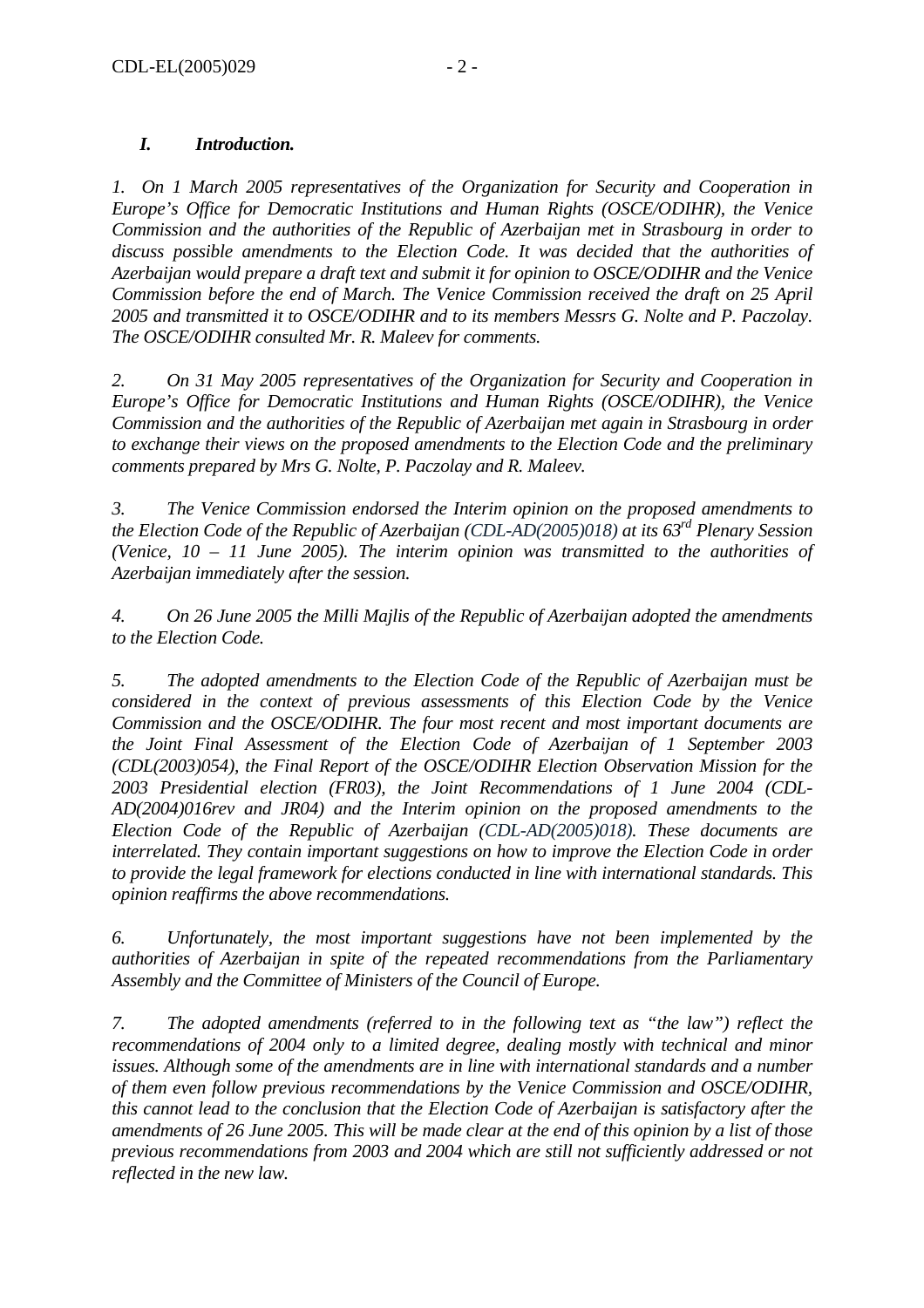*8. For the purpose of this opinion the following abbreviations will be used:* 

*CEC – Central Election Commission ConEC – Constituency Election Commission PEC – Precinct Election Commission* 

*9. The main recommendations as they appear in the document CDL-AD(2004)016rev of the Venice Commission and document JR04 of OSCE/ODIHR will be further referred to as "joint recommendations".*

#### **II. Comments on individual amendments**

10. The original text of each amendment will appear in bold italic characters.

*1. Amendments of the following context should be made:* 

*1.1.29. results of voting – results of calculation of votes in a precinct election commission, during elections (referendum); results of calculation of votes in a constituency election commission, during referendum and Presidential elections;* 

*1.1.30. results of elections (referendum) – results of elections to the Milli Majlis of the Republic of Azerbaijan and municipalities, as specified by the constituency election commission;* 

*1.1.31. election (referendum ) returns – determining a nominee that is elected as a Deputy to Milli Majlis, President of the Republic of Azerbaijan or a Councillor at elections, or defining the issue that is (not) adopted through referendum;* 

*1.1.32. overall returns of elections – generalization of returns of the elections to the Milli Majlis or Municipal Elections that reflect names of the candidates and number of votes for them.* 

11. These definitions appear to be added only for the sake of terminology. If so, they would not be problematic.

*2. The following should be added in Article 2.4: "Elections of Deputies of the Milli Majlis of the Republic of Azerbaijan and Elections of the President of the Republic of Azerbaijan cannot be held on the same day. Elections of Deputies of the Milli Majlis of the Republic of Azerbaijan and Municipal Elections cannot be held on the same day. Elections of the President of the Republic of Azerbaijan and Municipal Elections cannot be held on the same day."* 

12. It is legitimate to provide that different elections cannot be held on the same day.

*3. In Article 19.8. the words "and on issues considered at that meeting" should be added after the words "on conduct of a meeting of the election commission"; the words "and list of the issues considered at that meeting, draft decisions and other documents related thereto" be added after the words "information about the time of the election commission's meeting"; the words "and list of the issues considered at that meeting, draft decisions and other documents related thereto" be added after "information about time of the meeting",*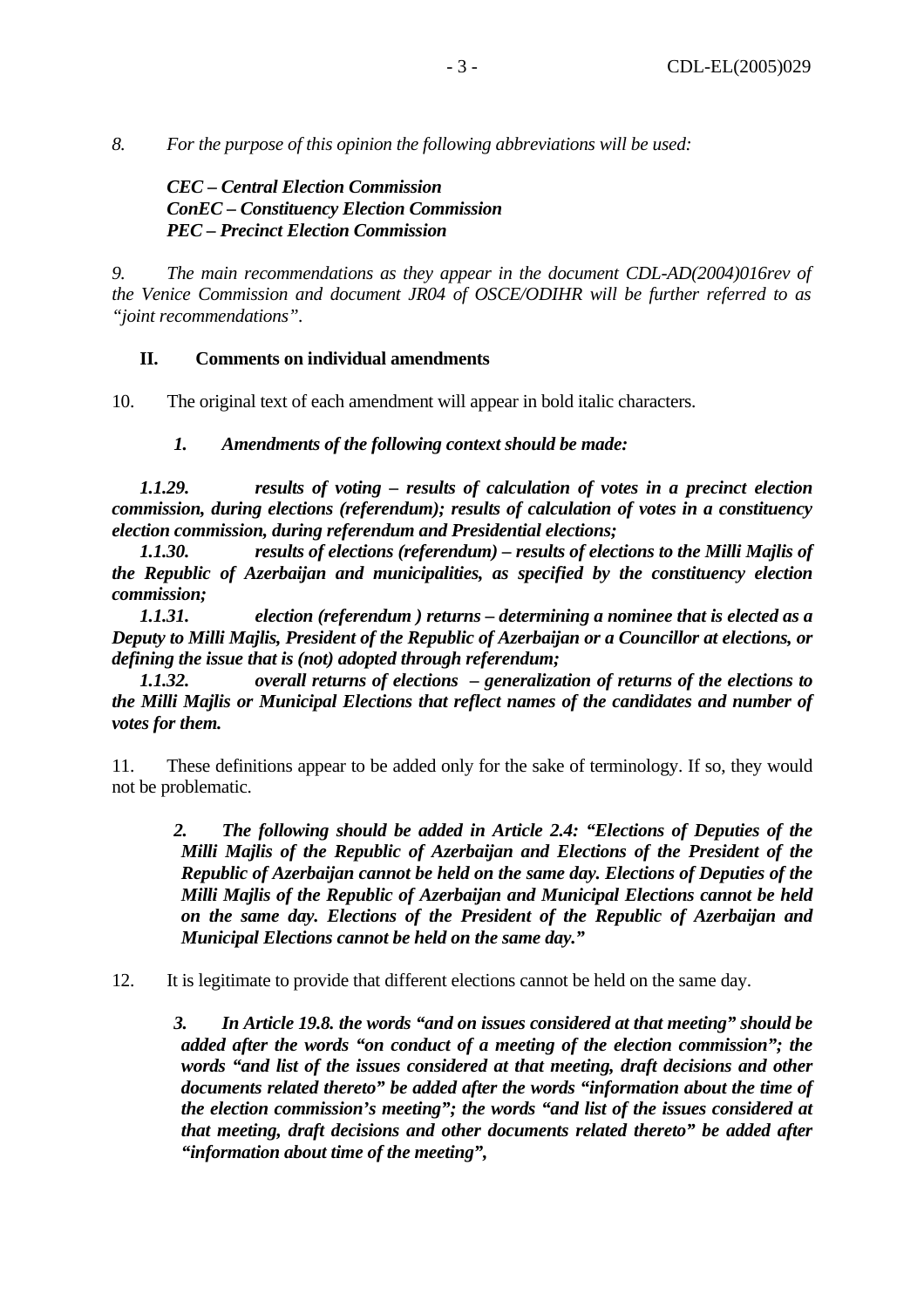13. The additions are to be welcomed since they are aimed at better preparation of commissions meetings by timely informing the members about the agenda and delivering draft decisions to be discussed and other documents related thereto personally in writing or by means of electronic communication facilities.

## *4. The word "apparatus" should be replaced by "secretariat", in Article 19.17***.**

14. This seems to be a terminological modification. It is therefore legitimate.

*5. The following should be added in Article 22.1: "(Restrictions provided for with regard to kinship (except for immediate relatives) in this Article, shall not apply to members of precinct election commissions established in territories where the number of voters is less than 100 but more than 50, as specified in Article 36.7 of this Code)".* 

15. The amendment limits to immediate relatives the general kinship restrictions on the persons eligible to serve in election bodies, provided in Art. 22.1, for the case of special PECs for precincts with less than 100 and more than 50 voters, formed by open vote at general meetings of voters (Art. 36.7). Such procedure for appointment of PECs is allowed for precincts organized in military units (Art. 35.5) located at more than 1 hour distance by public transport from the closest Polling station or in exceptional circumstances to be defined by CEC, in hospitals, sanatoriums (Art. 35.4), in precincts located in impassable places (Art.36.7) etc.

16. Apart from the fact that the procedure itself is highly questionable and the existence of "special" PECs, especially for military units, has previously been described as an issue of concern<sup>1</sup>, the amendment introduces an additional and unnecessary element of "exceptionality" for these PECs. It is recommended to delete the amendment.

#### *6. In the Article 22.10.1, the words "and issues to be discussed during such meetings, draft decisions regarding these issues and other documents." should be added after the word "meeting".*

17. This amendment is line with amendment 3 - the right of election commission members to be timely informed not only about the next meeting, but also on the issues to be discussed, on the draft decisions, etc.

## *7. In the Article 22.11, the words "overall results" should be replaced by the words "returns (overall returns)".*

18. This change is in line with amendment 1.

 $\overline{a}$ 

*8. In Article 27.1 the words "Chairperson, Deputy Chairperson, Secretary and" should be added before the words "A member" and "the member".* 

<span id="page-3-0"></span><sup>1</sup> See Joint Assessment of the Revised Draft Election Code of the Republic of Azerbaijan of 28 November CDL-AD(2002)035 (**JA02**) para 46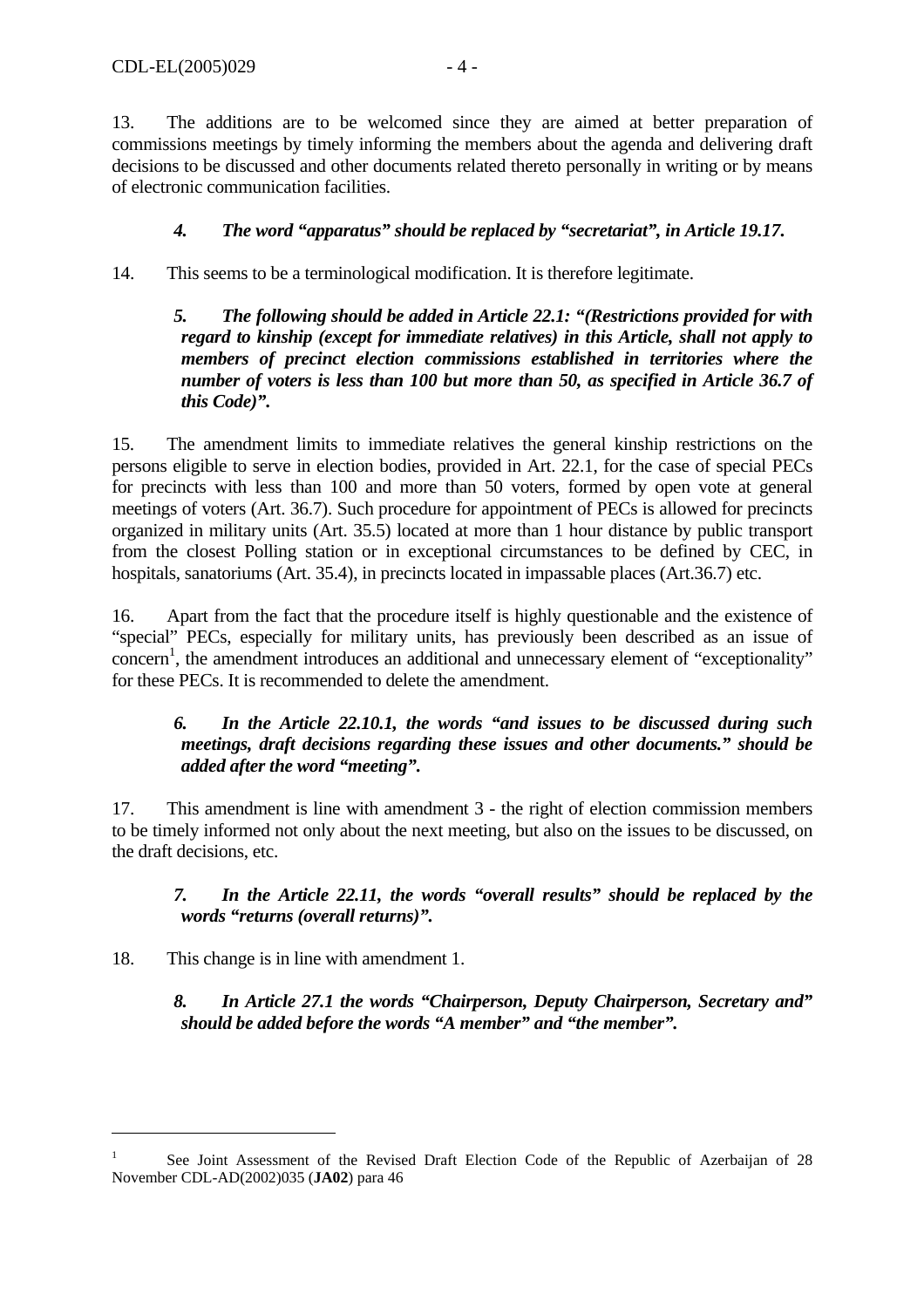19. The addition seems unnecessary as according to the Law of the AR "On Approval and Entry to Force of the Election Code of AR" the Chairperson, the Deputy and the secretaries are members of the election commissions (Art. 3.1, Art. 4.1, and Art. 5.1). The addition has not been applied to Art. 27.2 and 27.3.

*9. In Article 28.6, the words "and website" should be added after the word "outlet".* 

20. The new addition establishes an obligation for the CEC to support an internet site. This is a welcome codification of the existing situation.

*10. The following should be given as Article 34.5: "Number of the permanent staff working for the secretariat of the Constituency Election Commission, their titles and salaries shall be determined by the Central Election Commission of the Republic of Azerbaijan."* 

21. This addition appears to be desirable in the interest of the principle of equality.

*11. In the Articles 40.12 and 42.2.7, the words "(overall returns)" should be added after the word "returns" and "outcomes".* 

*12. Article 41.3 should be added in the following edit: "The observation can start from the date the elections (referendum) are announced and shall finish the day when all disputes regarding elections (referendum) are considered by the relevant court and returns (overall returns) of elections (referendum) are officially published."* 

*13. In the Article 44.5, the words "general results" should be replaced with the words "returns (overall returns)"; the word "(referendum)" should be added after the word "the elections".* 

22. The amendments in the three paragraphs above represent an attempt to meet the OSCE/ODIHR's and Venice Commission's joint recommendations that the Election Code guarantee the right for observers until all the electoral tasks are completed. However, while explicitly establishing that the observation can start from the date the elections are announced and finish the day when all disputes regarding elections (referendum) are considered by the courts and returns (general returns) are officially published, the amendments fail to specify that observers shall have the right of access to electoral commissions after polling day. This appears necessary in order to avoid different interpretations of the legal provisions taking into account that the understanding of the notions "observation" and "observer" (including as defined in Art.1.1.18-19) is usually very narrow and concentrates on election day as specified in Art.42.2. Moreover, the right of access to electoral commission meetings is provided especially for the pre-election period and only to a special category of observers (Art. 40.13).

*14. The following sentences should be added to the Article 46.1: "The voters list shall be posted on relevant website of the Central Election Commission in conformity with the rules established by the Central Election Commission. In this case, the voters' addresses must not be displayed."*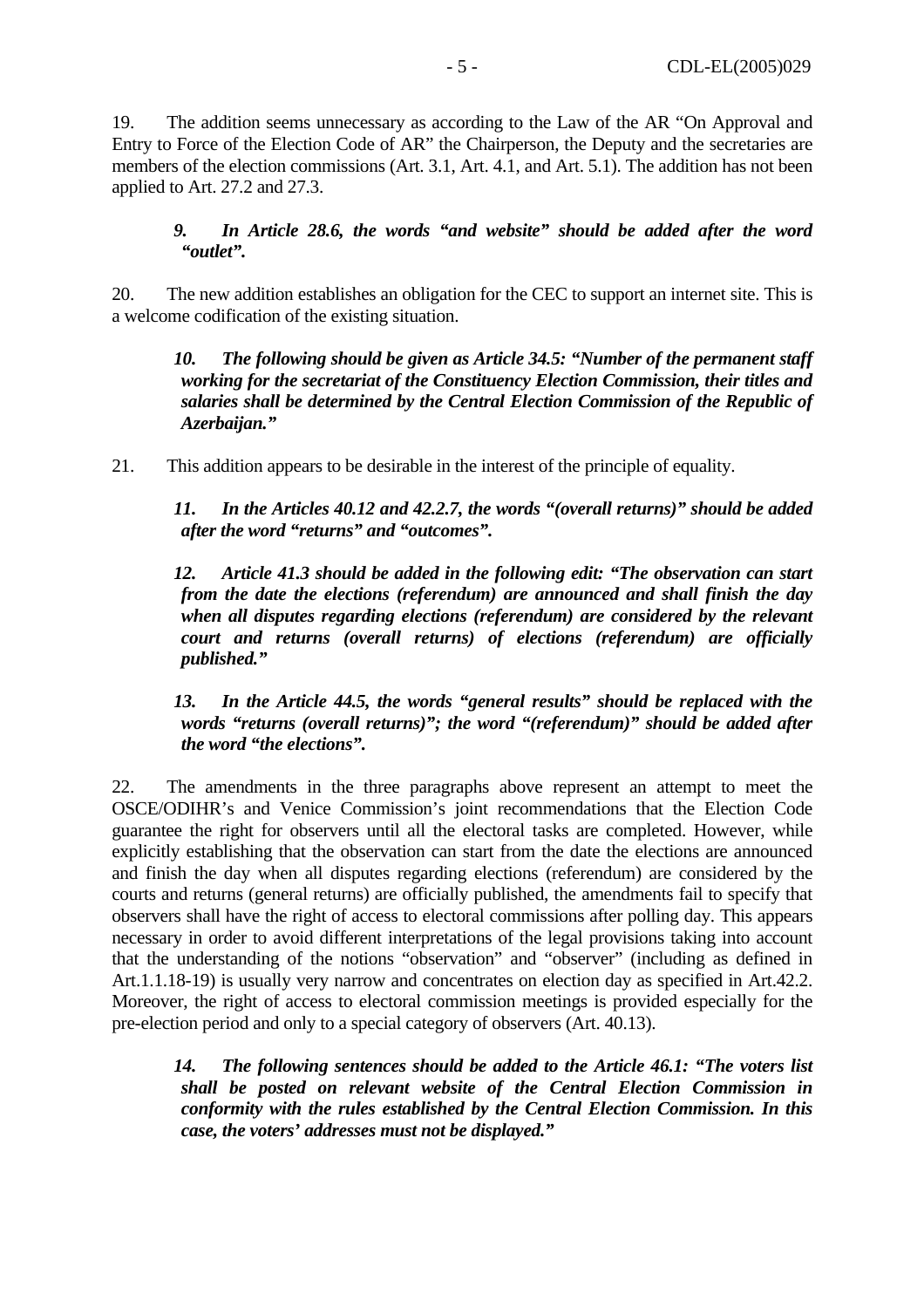23. The publication of the voters list (without addresses) on the internet is a welcome addition.

### *15. The word "should" in Article 48.1 to be changed to "should not".*

24. Amendment 15 to Art. 48.1 requires the public display of copies of the Voters Lists without the voters' addresses**.** This amendment will make it practically impossible for political parties and individual voters to check the accuracy of the Voters Lists.

*16. The following sentence should be added in Article 60.2.3: "(this provision can be applied to the candidates nominated by political parties or blocks of political parties in the case if the given information is inaccurate due to the candidate's mistake)".* 

*17. The words "at least 3% of votes" should be changed to "at least 3% of the valid votes" in Article 60.5.* 

25. In line with previous OSCE/ODIHR and Venice Commission recommendations, $2$  the amendment to Art. 60.5 provides for the return of the registration deposit to candidates who have collected 3 per cent or more of the valid votes.

## *18. The word "constituency" should be changed to "relevant" in Article 73.2.*

26. This amendment appears to be an editorial change.

*19. The following sentence should be added prior to the word "The following" in the Article 74.1: "Election Campaign is held in accordance with the Article 47 of the Constitution of the Republic of Azerbaijan".* 

#### *20. The following sentence should be added in Article 88.1: This prohibition should be implemented in accordance with Article 47 of the Constitution of the Azerbaijan Republic.*

27. Amendment No 19 now refers to Art. 47 of the Constitution<sup>3</sup> in introducing the list of persons and groups entitled to conduct an electoral campaign in Art. 74.1. This formulation unfortunately does not fully address the joint recommendation to use the phrase "notwithstanding the right of freedom of expression."<sup>4</sup> There remains a need to clarify that the right of freedom of expression is universal, thus emphasizing that the list in Art. 74.1 is additional but not limiting. It is regrettable that the phrasing previously recommended by OSCE/ODIHR and the Venice Commission has not been adopted.

<span id="page-5-0"></span> $\frac{1}{2}$  Joint Recommendations on the Electoral Law and the Electoral Administration in Azerbaijan, Venice Commission and OSCE/ODIHR, CDL-AD(2004)016rev, par. 21.

<span id="page-5-1"></span><sup>3</sup> Article 47. Freedom of thought and speech :

I. Everyone may enjoy freedom of thought and speech.

II. Nobody should be forced to promulgate his/her thoughts and convictions or to renounce his/her thoughts and convictions.

III. Propaganda provoking racial, national, religious and social discord and animosity is prohibited.

<span id="page-5-2"></span><sup>4</sup> See joint recommendations, para 17 and OSCE/ODIHR document JA02, para 87.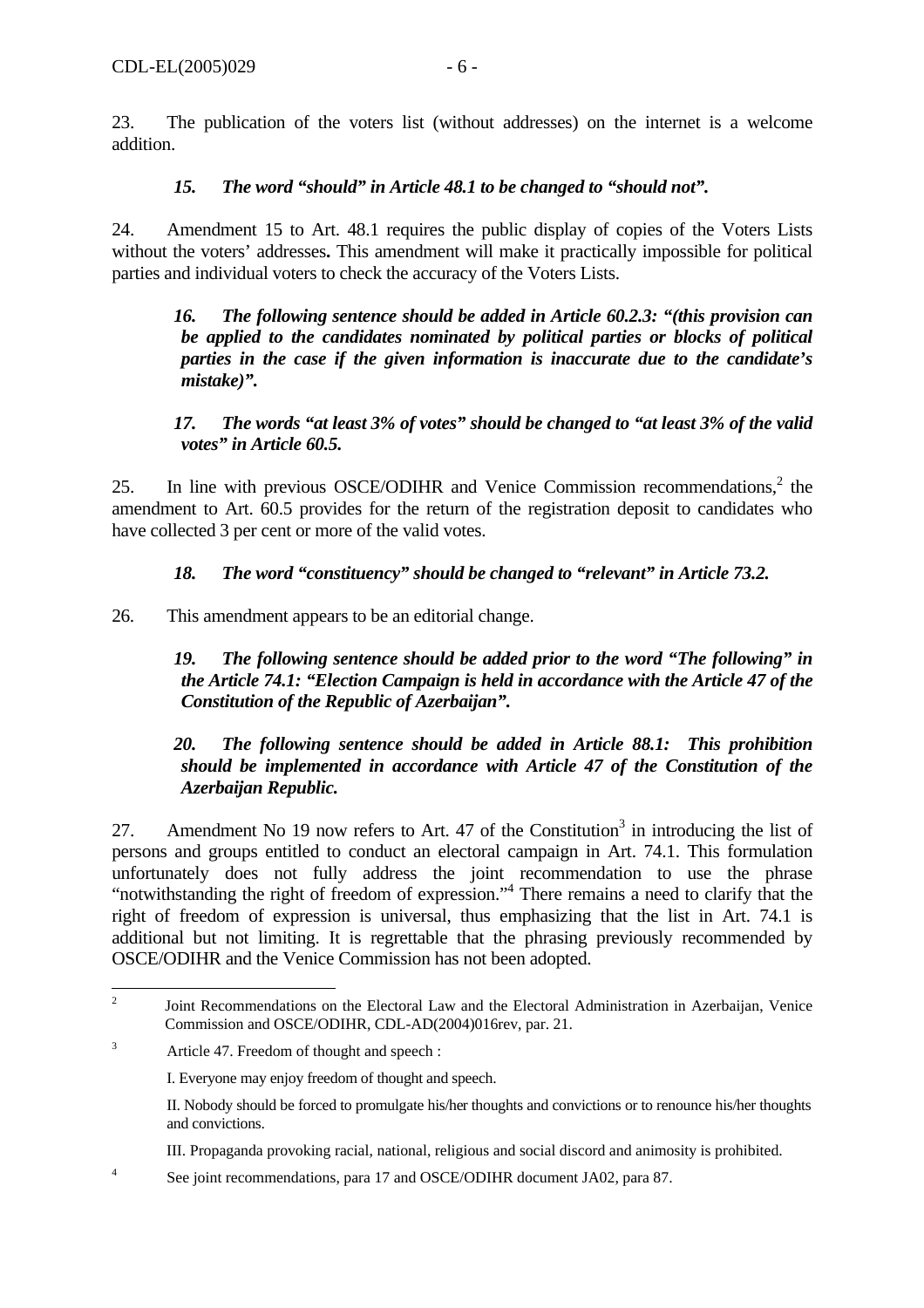28. Reference to Article 47 of the Constitution is also made in the amendment No 20 to Art. 88.1, instead of including the recommended mention "subject to the right of freedom of expression"<sup>5</sup> before the list of limitations on the content of the election campaign material. It is all the more important as the limitations refer at the end to "insulting citizen's honour and dignity," that is so general. Unfortunately, the proposal to adopt the previously recommended phrasing has not been implemented.

#### *21. Articles 100.2.4 and 100.2.6 should be removed. Article 100.2.5 should be considered 100.2.4. Article 100.2.7 should be considered 100.2.5; Articles 100.2.8- 100.2.19 should be considered 100.2.6-100.2.17 respectively.*

29. The removal of Art. 100.2.4, 100.2.6 is adopted as recommended in CDL-AD (2004) 016rev. (JR04**)**, para 28 in order to shorten the list of items to be included in the results protocols.

30. The proposal to amend Art.106.2 so as to provide for the obligation of PEC to announce and record in the result protocol the number of envelopes found in each box immediately after the count of the envelopes in the ballot box has been completed has not been considered by the authorities. The CEC instructions for the count should provide next for mixing the envelopes from all boxes before starting to open the envelopes one by one in order to determine the validity of the vote.

#### *22. To add the following sentence in Article 104.6 after the words "upon receiving the ballot paper" and to Article 105.2 after the words "verify this with his/her signature": "The person who issues ballot paper to voter shall put a stamp indicating the voting date on the voter's card".*

31. Amendment 22 intends to introduce a safeguard against possible misuse on election day of the voter cards, which are issued to voters to prove their inclusion in the Voter List (Art. 46.2). The amendment provides for the PEC member issuing the envelope and ballot paper(s) to the voter to stamp his/her voter's card with a special seal, which indicates the voting date. Such a measure could be meaningful only if the printing and distribution of the voter's cards is subject to strong control and accountability. The procedure is not an effective alternative to the reintroduction of the provision on inking voters' fingers as has been previously suggested by OSCE/ODIHR and the Venice Commission (Joint Final Assessment, CDL(2003)54, para. 42).

## *23. To add the words "and observers" after the words "of two members" in Article 106.7.*

32. The amendment reaffirms the right of the observers provided in Art. 42.2.11 to observe the transfer of the PEC protocols and other election material to the relevant ConEC by accompanying the Chairperson and the 2 PEC members in charge with the delivery.

*24. The following sentence to be added to the end of Article 108.2: "The Central Election Commission of the Republic of Azerbaijan shall draw protocol on general outcomes of elections to the Milli Majlis of the Republic of Azerbaijan and to municipalities".*

<span id="page-6-0"></span> 5

See joint recommendations, para 18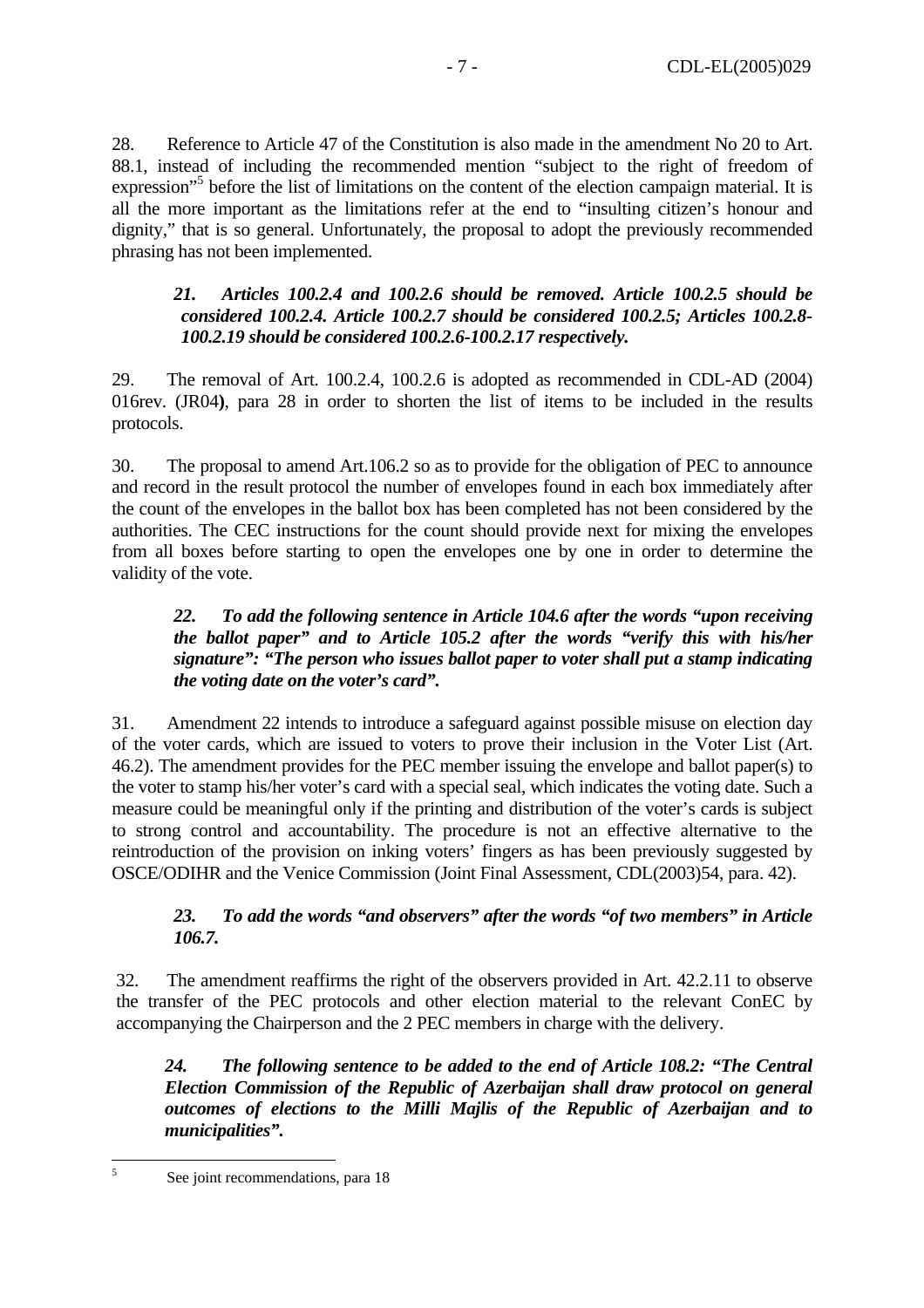33. While the CEC does not compile protocols on the results of Municipal elections and elections to Milli Majlis, it is obliged by amendment 24 to Art. 108.2 to draw up protocols on the "general outcomes" of these elections. Such a measure is a positive step towards providing in consolidated form concise information on the "overall returns" of elections conducted at constituency level. However, a deadline for the issuance of the protocol should also be introduced. In addition, appropriate editing of the article is necessary in line with the newly introduced terminology in Art. 1.1.32.

#### *25. To replace figure "5" with figure "2" in Article 109.1.*

#### *26. To replace words "2 days" with words "Immediately, but not later than 24 hours to the Central Election Commission" in Article 109.3.*

34. The OSCE/ODIHR and Venice Commission recommendation<sup>[6](#page-7-0)</sup> to shorten to 24 hours the deadline for publication of preliminary results is partially implemented by amending Art.109.1 with a provision obliging CEC to publish the unified voting results of the ConECs within 2 (instead of 5) days starting from the voting day. Analogously, the deadline for publication of the results per PS by ConECs in Art. 109.3 is shortened to 24 hours (instead of 2 days) after the polling day. The obligation for immediate publication (not necessarily waiting for the expiry of the 24 hour deadline) of the preliminary results of elections (voting) per PS in the constituencies is commendable.

#### *27. Articles 112.2 and 112.3. to be given in the following edit:*

*112.2. The persons indicated in Article 112.1 of this Code may submit their complaints to the superior election commissions.* 

*112.3. If complaints of the persons indicated in Article 112.1 are initially not considered by a superior election commission, consequently they can file complaints on the decision or the action (inaction) of the constituency election commission to the Central Election Commission, and on the decision or the action (inaction) of the Central Election Commission to the Court of Appeal.* 

35. The wording in Art 112.3 "If complaints indicated in Art. 112.1 of this Code are initially not considered by a superior election commission" is unclear, as it does not specify where a complaint should be lodged first. The amendment establishes a single line for complaints and appeals of voters dissatisfied by an act of omission of a PEC: first to the ConEC, then to the CEC, and then to the Court of Appeal. This represents a very time consuming scheme of election dispute system, which is likely to deprive voters, candidates and other interested parties of an effective remedy. The OSCE/ODIHR and the Venice Commission recommendation for the EC to provide for "direct access to a court to ensure effective and prompt protection of electoral rights is not implemented."<sup>[7](#page-7-1)</sup>

 6 See **JR04 or CDL-AD(2004)016rev**, para29

<span id="page-7-1"></span><span id="page-7-0"></span><sup>7</sup> See Joint Final Assessment of the Electoral Code of the Republic of Azerbaijan of 1 September CDL (2003) 54 (**JFA03**) para 52-53.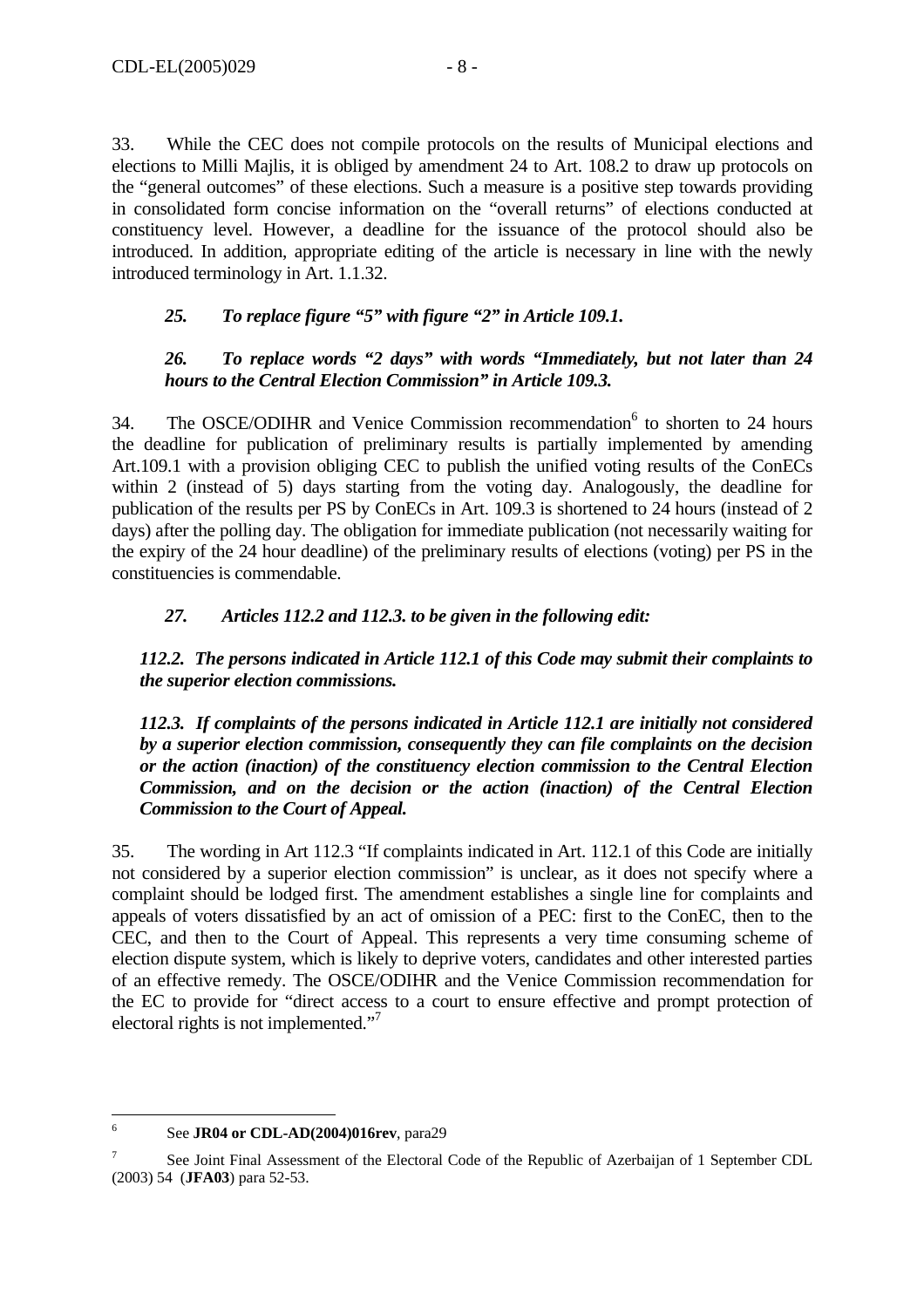36. The joint recommendations to amend Art.112.1 by clarifying that the right to file a complaint is universal in relation to all decisions and by extending the three-day limit for lodging complaints are not addressed.

### *28. To add the following sentences in Article 112.4:*

*"In any case, the Central Election Commission must make a grounded decision upon consideration of any complaint. If existence of an element of crime is assumed during the investigation of the complaint, the prosecuting body should be informed about it. The relevant prosecuting body must consider the complaint within 3 days".* 

37. The amendment represents considerable improvement, implementing to a large extent the relevant recommendation.<sup>[8](#page-8-0)</sup> The CEC now informs a public prosecutor in cases of alleged criminal activity, which does not entail the full "transfer" of the complaint to the public prosecutor. Rather, the election commission should continue to be competent to inquire into the effect of the subject of the complaint on the election results while leaving the criminal prosecution to the public prosecutor.

38. Another element of the proposal, the establishment of a timeline for action to be taken by prosecutorial bodies, would seem to strengthen the process and is therefore welcome.

#### *29. To add the words "each" before the word "complaint" in Article 112.10*

*30. To replace the words "minimum salary" with the words "conventional financial unit" in Articles 128, 130, 156, 159, 191, 192, 225, 228.* 

39. These appear to be terminological modifications and are therefore legitimate.

*31. In Article 128.3, to replace the figures "5", "50", "100" with the figures "25", "250", "500" respectively.* 

*32. In Article 130, to replace the figures "2", "1", "50" with the figures "10", "5", "250" respectively.* 

40. Amendment 31 and 32 provide for an update of the maximum limits for the referendum funds of different categories registered referendum campaign groups.

*33. The following words to be added in Articles 139.2.1, 170.2.2., 204.1.1 and 240.2.1: "or when they are cancelled, under the condition that the number of registered voters in the election precincts exceeds ¼ of all voters registered in the constituency."* 

41. The previous provisions of the Electoral Code contained in these articles ordered the invalidation of the result of an election or Referendum by a ConEC or CEC in practice only if due to irregularities the election results in more than 40 per cent of the relevant precincts were declared invalid. These provisions have been the subject of previous recommendations. It appears that amendment 33 introduces an alternative condition for the invalidation of the result of an election at constituency or national level: if the number of registered voters in the precincts

<span id="page-8-0"></span> 8

See joint recommendations, para 34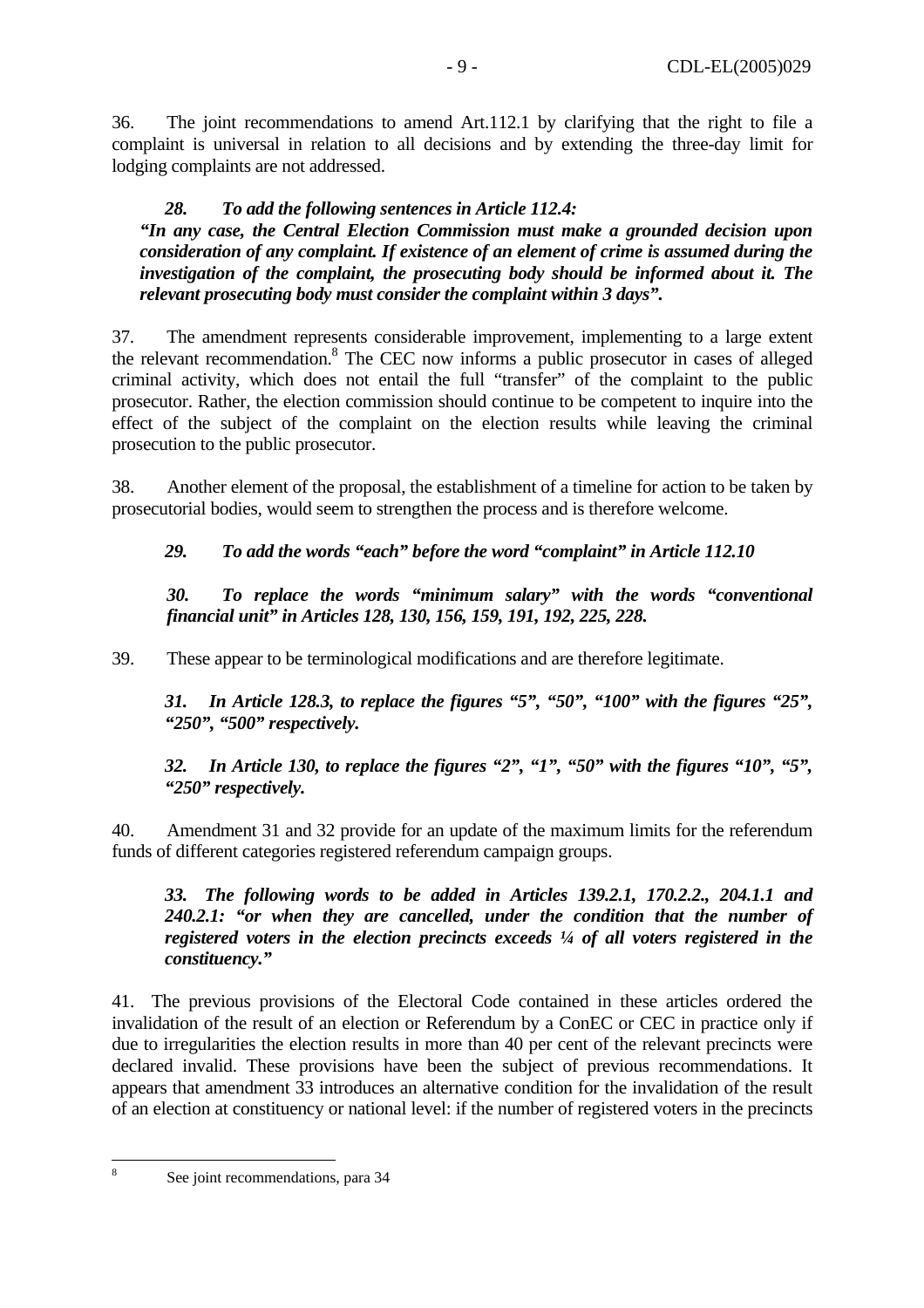where the results were invalidated exceeds  $\frac{1}{4}$  of the total number of voters registered in the relevant constituency or nationwide, respectively.

42. If this interpretation is correct, the amendment provides for an essential redress of the previous situation. The results of an election are now considered valid if the results are invalidated due to irregularities in no more than 40 per cent of the precincts and the number of voters in those precincts does not exceed ¼ of the voters registered in the relevant constituency. However, the level of accepted irregularities, affecting the voting rights of 25 per cent of the eligible voters is still very high and does not meet international standards.

## *34. In Article 156 to replace figures "15", "2", "5", "100" with the figures "75", "10", "25", "500" respectively.*

43. The amendment provides for an adjustment of the maximum limits for candidates' election fund, as well as for the special funds, funds of candidates and political parties, funds allocated by ConEC and voluntary donations to candidates' election funds in elections to the Milli Majlis. The new maximum limits are 5 times larger than previously. This was not the subject of previous recommendations.

*35. In Article 159.1.1, to replace the figures "2", "500" with the figures "10", "2500" respectively.* 

*36. In Article 159.1.2, to replace the figures "1", "250" with the figures "5", "1250" respectively.* 

*37. In Article 159.1.3, to replace the figures "50" with the figures "250".* 

*38. In Article 159.2.1, to replace the figures "2" with the figures "10".* 

*39. In Article 159.2.2, to replace the figures "1" with the figures "5".* 

*40. In Article 159.2.3, to replace the figures "50" with the figures "250".* 

44. These amendments adjust the ceiling for declaring contributions to election funds of candidates and political parties and on disposition of these funds.

## *41. In Articles 161 and 230, to replace the words "at least 3 percent of the votes of total number of voters" with the words "at least 3 percent of the votes considered valid".*

45. The amendment implements the OSCE/ODIHR and Venice Commission recommendation to set the threshold necessary for releasing candidates in elections to Milli Majlis and to Municipal Councils from the obligation of paying the cost of free airtime and space at 3 per cent of the number of valid votes instead of 3 per cent of the number of voters.<sup>9</sup>

*42. The words "200 thousands" with the words "1 million" in Article 191.1.*

<span id="page-9-0"></span><sup>-&</sup>lt;br>9

See joint recommendations para 20.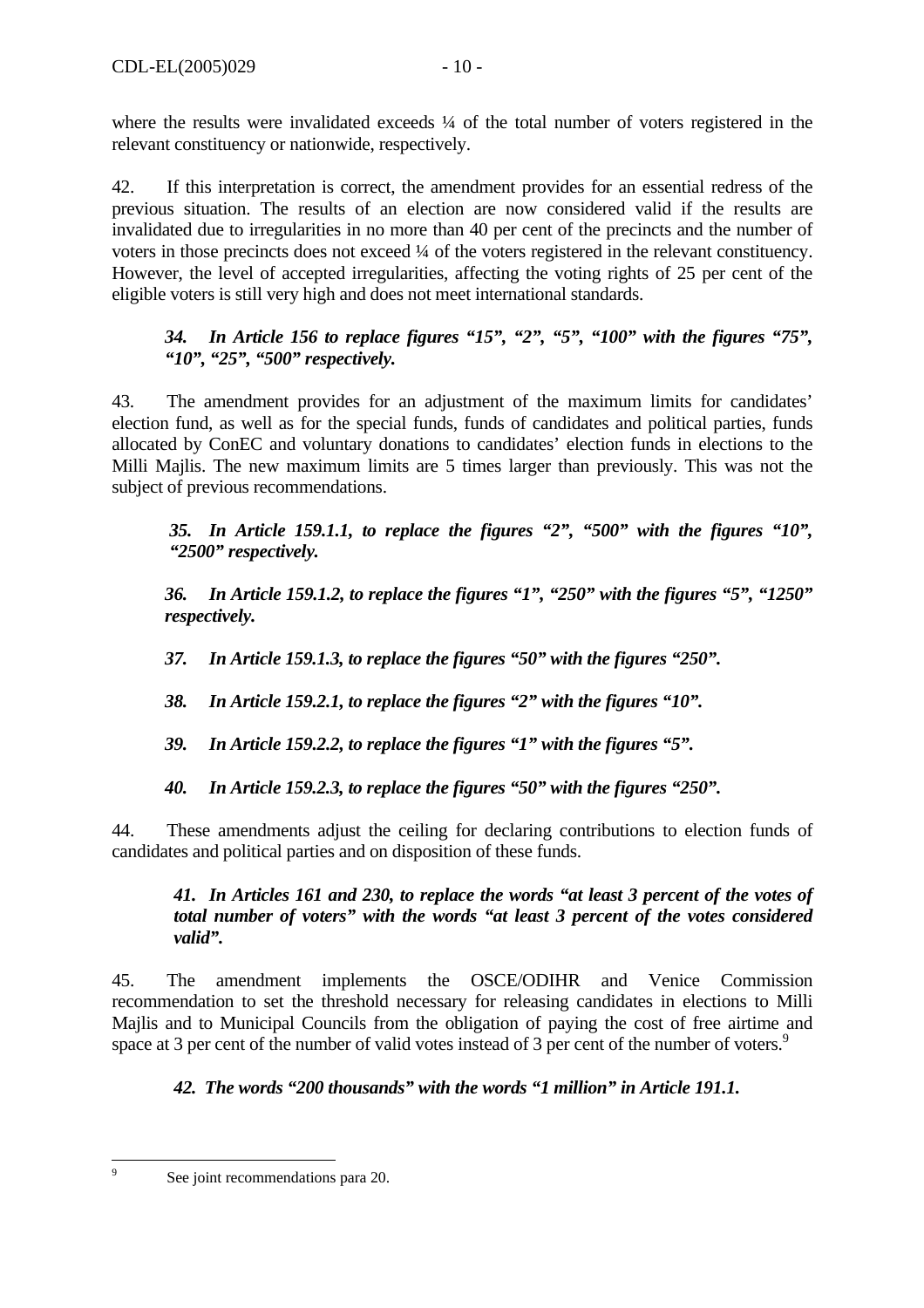46. The amendment provides for an adjustment of the maximum limit for the election fund of a presidential candidate. This was not the subject of previous recommendations.

*43. In article 192 to replace the figures "2", "500", "1", "250", "50" with the figures "10", "2500", "5", "1250", "250"respectively.* 

47. The amendment sets the requirements for securing the transparency in the usage of the election funds of Presidential candidates in line with the increase of the maximum limit for this fund in Article 191.

#### *44. To replace the words "at least 5 percent of the votes of total number of voters" with the words "at least 3 percent of the votes considered valid" in Article 194*.

48. The amendment provides for the previously recommended reduction of the threshold necessary for releasing presidential candidates from the obligatory payment of the costs of free airtime and space from 5 per cent of the number of voters to 3 per cent of the valid votes. This is in line with the analogous threshold provided for the candidates in elections to Milli Majlis and Municipal Councils (see paragraph 42 above).

#### *45. In Article 203.1 to replace the figure "14" with the figure "10" in Article 203.1***,** *to add the words "pursuant to Article 102 of the Constitution" after the word "approval".*

50. The amendment sets a 10 day deadline (instead of the previous14 day deadline) for the CEC to deliver the results of the presidential election to the Constitutional Court. This removes the conflict between the former Art. 203.1 of the Election Code and Art.102 of the Constitution, thus following the joint recommendation of OSCE/ODIHR and the Venice Commission (JR04, para 31).

*46. In Article 225.1.1, to replace the figures "2", "1500", "1", "500", "250", "150" with the figures "10", "7500", "5", "2500", "1250" and "750" respectively.*

*47. In Article 225.1.2, to replace the figures "1500", "1", "750", "500", "250", "100" with the figures "7500", "5", "3750", "2500", "1250" and "500" respectively.* 

*48. To replace the figure "100" with the figure "500" in Article 225.1.4.* 

*49. In Article 225.1.5, to replace the figures "2", "1500", "750", "500", "250", "150" with the figures "10", "7500", "3750", "2500", "1250" and "750" respectively.* 

*50. In Article 225.2, to replace the figures "10", "7500", "5000", "2500", "1500", "1000" with the figures "50", "37500", "25000", "12500", "7500", "1250" and "5000" respectively.* 

*51. In Article 225.5.1, to replace the figure "50" with the figure "250".* 

*52. In Article 225.5.3, to replace the figures "150" and "5" with the figures "750" and "25" respectively.* 

*53. In Article 225.6, to replace the figure "100" with the figure "500".*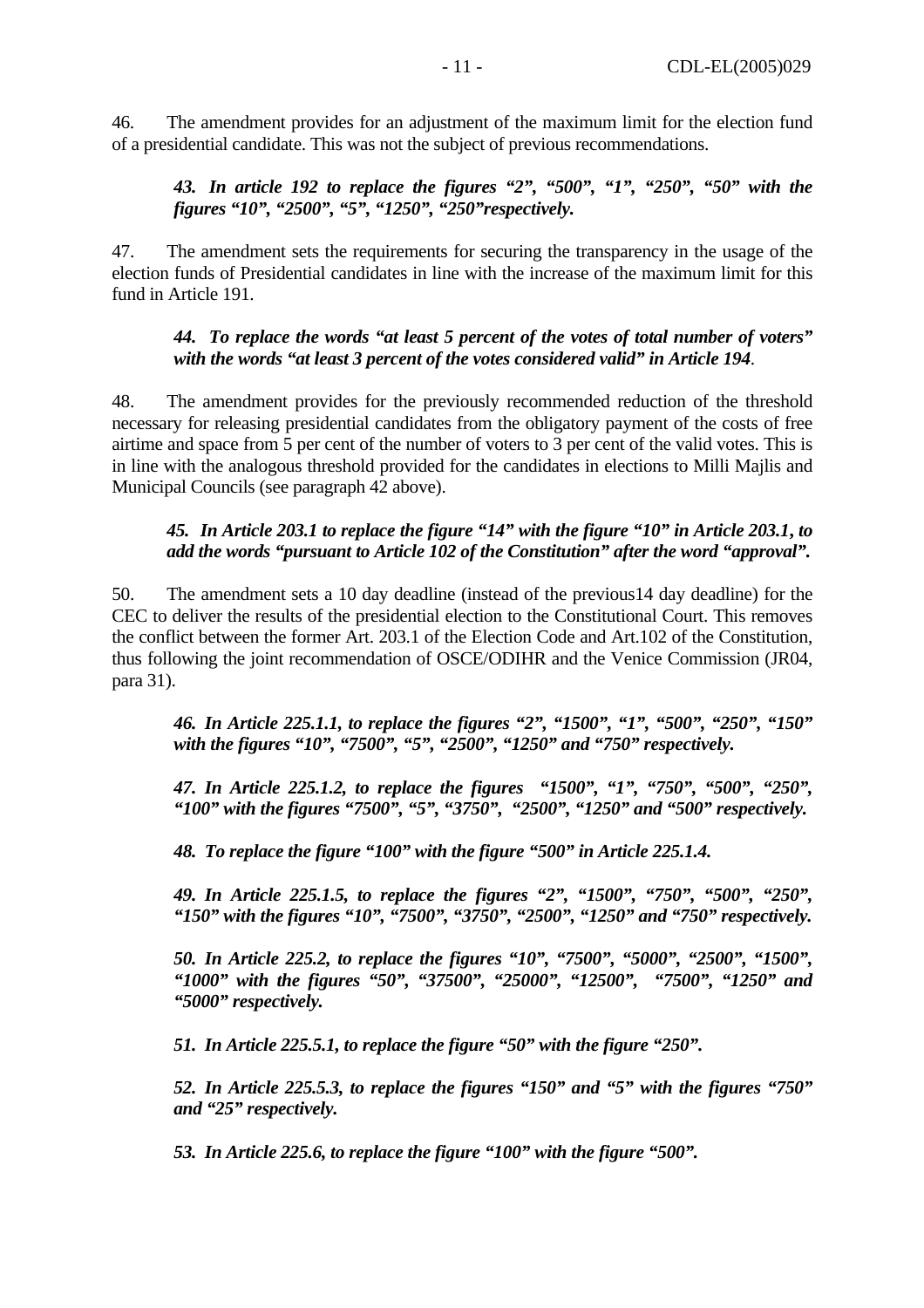- *54. In Article 228.1.2, to replace the figure "500" with the figures "2500".*
- *55. In Article 228.1.3, to replace the figure "50" with the figures "250".*
- *56. In Article 228.2.1, to replace the figure "2" with the figures "10".*
- *57. In Article 228.2.2, to replace the figure "1" with the figures "5".*
- *58. In Article 228.2.3, to replace the figure "50" with the figures "250".*

51. Amendments 46 – 53 represent an adjustment of the maximum limits for the election funds for local elections of the political parties, blocks of political parties and candidates for municipal councillors. Amendments 54 - 58 set the requirements for transparency in the usage of the election funds in municipal elections in line with the increase of maximum limit for this fund. These amendments were not the subject of previous recommendations.

#### **III. The Election Process as a Whole**

52. The OSCE/ODIHR and the Venice Commission regret that a considerable number of the previous recommendations from 2003, 2004 and 2005 were not reflected in the amendments or were reflected only to a very limited extent.

53. The following crucial recommendations contained in the Joint Recommendations (CDL-AD(2004)016rev. (JR04)) and in the Interim opinion (CDL-AD(2005)018) on important issues are not addressed at all or are insufficiently addressed $10$ :

- 1. Composition of Election Commissions (para. 9-12 of the Joint Recommendations);
- 2. Signing petitions (para.13);
- 3. Refusal of Candidates (para.14-15);
- 4. Venue for election rallies (para.16);
- 5. Right to campaign (para. 17-18);
- 6. Financing provisions (para. 19);
- 7. Observers (para. 24-25);
- 8. De-registration procedures (para. 26);
- 9. Preliminary Declarations (para. 30);
- 10. Complaints and appeals (para 33).
- 11. Declaration of invalidity (para. 36);
- 12. Intimidation of Election Staff (para. 37);
- 13. Referendum turnout (para. 38).

54. In addition, amendment 15 (Article 48.1) eliminates a previous provision regarding the transparency of the compilation of the Voter Lists.

55. There are some additional issues of concern that are not subject to regulating provisions of the Code (at least in a direct way) which could compromise the organisation of democratic elections such as:

<span id="page-11-0"></span>The original numbers of the issues and recommendations from CDL-AD(2004)01rev (JR04) are kept.